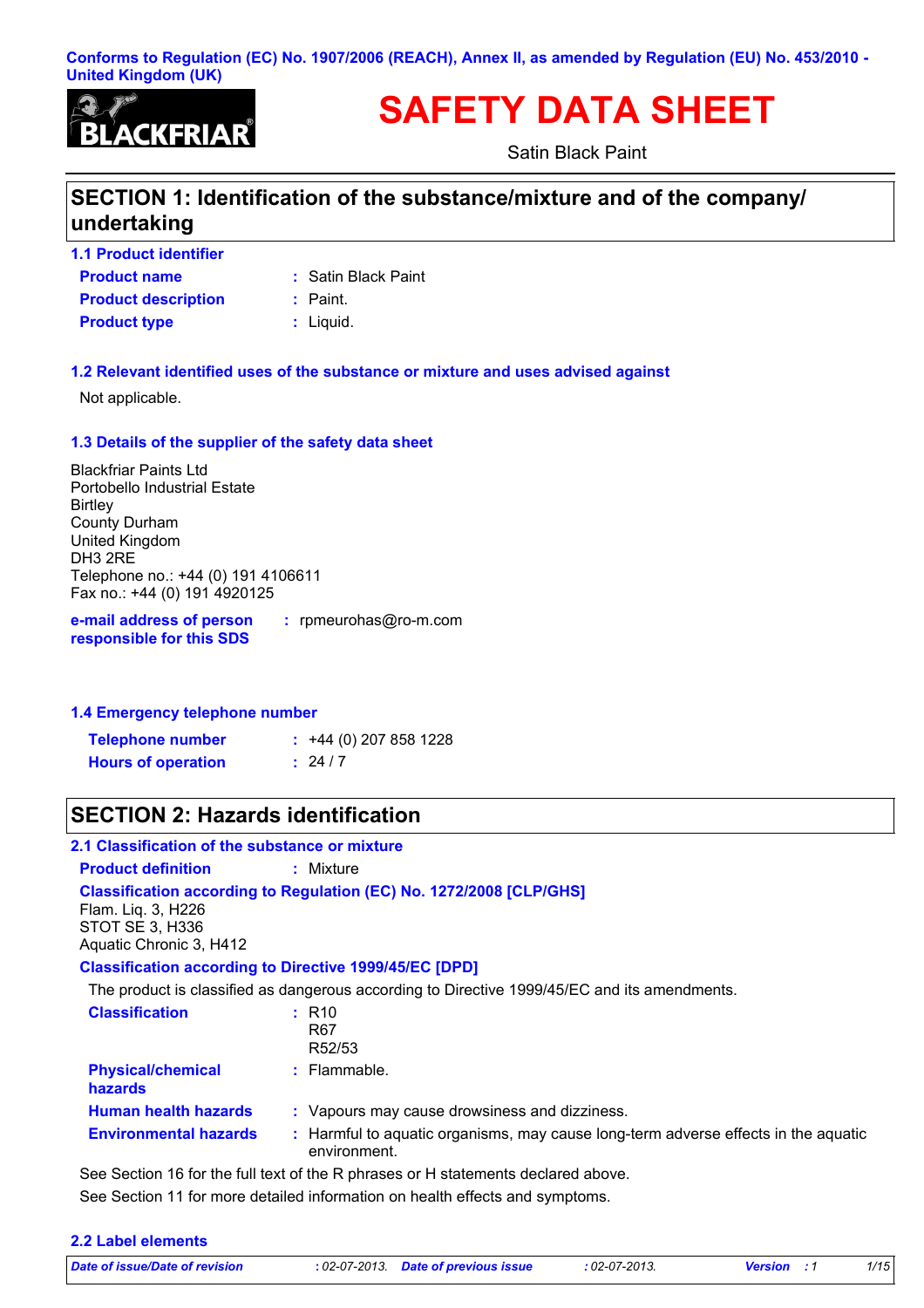## **SECTION 2: Hazards identification**

| <b>Hazard pictograms</b>                                                                                                                                        |                                                                                                                                                           |
|-----------------------------------------------------------------------------------------------------------------------------------------------------------------|-----------------------------------------------------------------------------------------------------------------------------------------------------------|
| <b>Signal word</b>                                                                                                                                              | : Warning                                                                                                                                                 |
| <b>Hazard statements</b>                                                                                                                                        | Flammable liquid and vapour.<br>May cause drowsiness or dizziness.<br>Harmful to aquatic life with long lasting effects.                                  |
| <b>Precautionary statements</b>                                                                                                                                 |                                                                                                                                                           |
| General                                                                                                                                                         | : Keep out of reach of children. Read label before use. If medical advice is needed,<br>have product container or label at hand.                          |
| <b>Prevention</b>                                                                                                                                               | : Keep away from heat, sparks, open flames and hot surfaces. - No smoking. Avoid<br>breathing vapour or spray. Avoid release to the environment.          |
| <b>Response</b>                                                                                                                                                 | : IF ON SKIN (or hair): Take off immediately all contaminated clothing. Rinse skin with<br>water or shower. Call a doctor if you feel unwell.             |
| <b>Storage</b>                                                                                                                                                  | : Store in a well-ventilated place. Keep cool. Store locked up.                                                                                           |
| <b>Disposal</b>                                                                                                                                                 | Dispose of contents and container in accordance with all local, regional, national<br>and international regulations.                                      |
| <b>Supplemental label</b><br>elements                                                                                                                           | : Contains neodecanoic acid, cobalt salt and 2-butanone oxime. May produce an<br>allergic reaction. Repeated exposure may cause skin dryness or cracking. |
| <b>Annex XVII - Restrictions</b><br>on the manufacture,<br>placing on the market and<br>use of certain dangerous<br>substances, mixtures and<br><b>articles</b> | : Not applicable.                                                                                                                                         |
| <b>Special packaging requirements</b>                                                                                                                           |                                                                                                                                                           |
| <b>Containers to be fitted</b><br>with child-resistant<br>fastenings                                                                                            | : Not applicable.                                                                                                                                         |
| Tactile warning of danger : Not applicable.                                                                                                                     |                                                                                                                                                           |
| <b>2.3 Other hazards</b>                                                                                                                                        |                                                                                                                                                           |
| Other hazards which do<br>not result in classification                                                                                                          | : None known.                                                                                                                                             |

## **SECTION 3: Composition/information on ingredients**

|                                                                                   |                                                                                              |                   |                                        | <b>Classification</b>                                      |             |
|-----------------------------------------------------------------------------------|----------------------------------------------------------------------------------------------|-------------------|----------------------------------------|------------------------------------------------------------|-------------|
| <b>Product/ingredient</b><br>name                                                 | <b>Identifiers</b>                                                                           | $\frac{9}{6}$     | 67/548/EEC                             | <b>Regulation (EC) No.</b><br>1272/2008 [CLP]              | <b>Type</b> |
| hydrocarbons, C9-C11, REACH #:<br>n-/ iso-/ cyclo-alkanes,<br>$\leq$ 2% aromatics | 101-2119463258-33<br>IEC: 265-150-3<br>ICAS: 64742-48-9<br>Index: 649-327-00-6               | $25 -$<br>$35$    | R <sub>10</sub><br>Xn; R65<br>R66, R67 | Flam. Liq. 3, H226<br>STOT SE 3, H336<br>Asp. Tox. 1, H304 | [1] [2]     |
| hydrocarbons,<br>C10-C13, n-/ iso-/<br>cyclo-alkanes, $< 2\%$<br>aromatics        | IREACH #:<br>101-2119457273-39<br>IEC: 265-150-3<br>ICAS: 64742-48-9<br>lIndex: 649-327-00-6 | ~10               | Xn; R65<br>R66                         | Asp. Tox. 1, H304                                          | [1] [2]     |
| l trizinc bis<br>(orthophosphate)                                                 | IEC: 231-944-3<br>CAS: 7779-90-0                                                             | $0.25 -$<br>< 2.5 | N; R50/53                              | Aquatic Acute 1, H400<br>Aquatic Chronic 1, H410           | [1]         |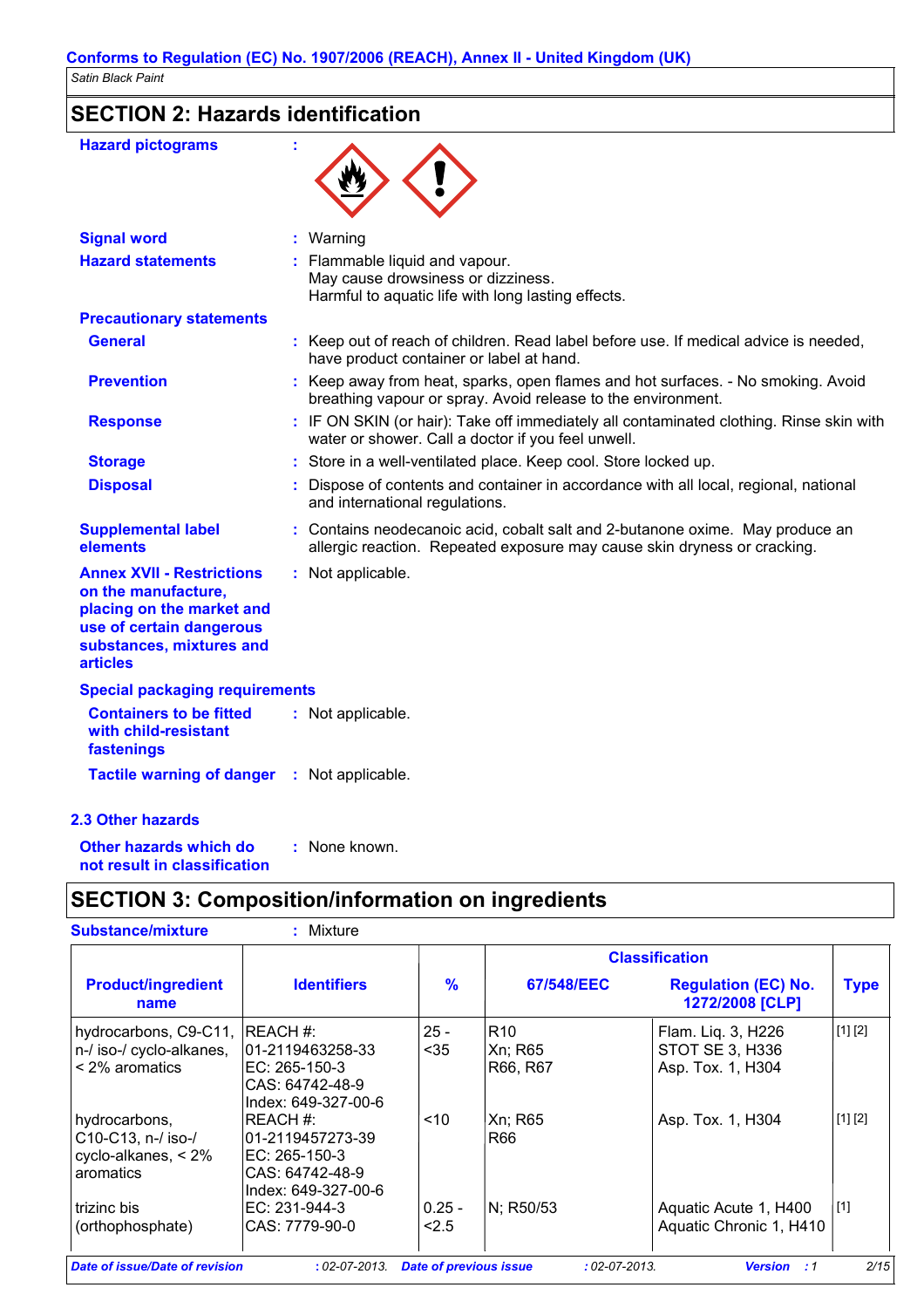### **SECTION 3: Composition/information on ingredients**

| neodecanoic acid,<br>cobalt salt | EC: 248-373-0<br> CAS: 27253-31-2                                                          | 0.25 -<br>$<$ 1 | Xn; R22<br> Xi: R38<br>R43                                                     | Acute Tox. 4, H302<br>Skin Irrit. 2, H315<br><b>Skin Sens. 1, H317</b>                                   | [1] [2]     |
|----------------------------------|--------------------------------------------------------------------------------------------|-----------------|--------------------------------------------------------------------------------|----------------------------------------------------------------------------------------------------------|-------------|
| 2-butanone oxime                 | IEC: 202-496-6<br>CAS: 96-29-7<br>Index: 616-014-00-0                                      |                 | N; R51/53<br>$0.1 - 1$ Carc. Cat. 3; R40<br> Xn: R21<br><b>Xi</b> ; R41<br>R43 | Aquatic Chronic 2, H411<br>Acute Tox. 4, H312<br>Eye Dam. 1, H318<br>Skin Sens. 1, H317<br>Carc. 2, H351 | $\vert$ [1] |
| zinc oxide                       | IREACH #:<br>01-2119463881-32<br>IEC: 215-222-5<br> CAS: 1314-13-2<br>lIndex: 030-013-00-7 | < 0.25          | N; R50/53                                                                      | Aquatic Acute 1, H400<br>Aquatic Chronic 1, H410                                                         | $\vert$ [1] |
|                                  |                                                                                            |                 | See Section 16 for<br>the full text of the R-<br>phrases declared<br>above.    | See Section 16 for the<br>l full text of the H<br>statements declared<br>above.                          |             |

There are no additional ingredients present which, within the current knowledge of the supplier and in the concentrations applicable, are classified as hazardous to health or the environment, are PBTs or vPvBs or have been assigned a workplace exposure limit and hence require reporting in this section.

Type

[1] Substance classified with a health or environmental hazard

[2] Substance with a workplace exposure limit

[3] Substance meets the criteria for PBT according to Regulation (EC) No. 1907/2006, Annex XIII

[4] Substance meets the criteria for vPvB according to Regulation (EC) No. 1907/2006, Annex XIII

[5] Substance of equivalent concern

Occupational exposure limits, if available, are listed in Section 8.

### **SECTION 4: First aid measures**

#### **:** If swallowed, seek medical advice immediately and show the container or label. Keep person warm and at rest. Do NOT induce vomiting. Check for and remove any contact lenses. Immediately flush eyes with running **:** water for at least 15 minutes, keeping eyelids open. Seek immediate medical attention. Remove contaminated clothing and shoes. Wash skin thoroughly with soap and **:** water or use recognised skin cleanser. Do NOT use solvents or thinners. **:** Remove to fresh air. Keep person warm and at rest. If not breathing, if breathing is irregular or if respiratory arrest occurs, provide artificial respiration or oxygen by trained personnel. General **In all cases of doubt, or when symptoms persist, seek medical attention. Never give <b>General** anything by mouth to an unconscious person. If unconscious, place in recovery position and seek medical advice. **Skin contact 4.1 Description of first aid measures Ingestion Inhalation Eye contact Protection of first-aiders :** No action shall be taken involving any personal risk or without suitable training. If it is suspected that fumes are still present, the rescuer should wear an appropriate mask or self-contained breathing apparatus. It may be dangerous to the person providing aid to give mouth-to-mouth resuscitation.

#### **4.2 Most important symptoms and effects, both acute and delayed**

There are no data available on the mixture itself. See Sections 2 and 3 for details.

Exposure to component solvent vapour concentrations in excess of the stated occupational exposure limit may result in adverse health effects such as mucous membrane and respiratory system irritation and adverse effects on the kidneys, liver and central nervous system. Symptoms and signs include headache, dizziness, fatigue, muscular weakness, drowsiness and, in extreme cases, loss of consciousness.

Solvents may cause some of the above effects by absorption through the skin. Repeated or prolonged contact with the mixture may cause removal of natural fat from the skin, resulting in non-allergic contact dermatitis and absorption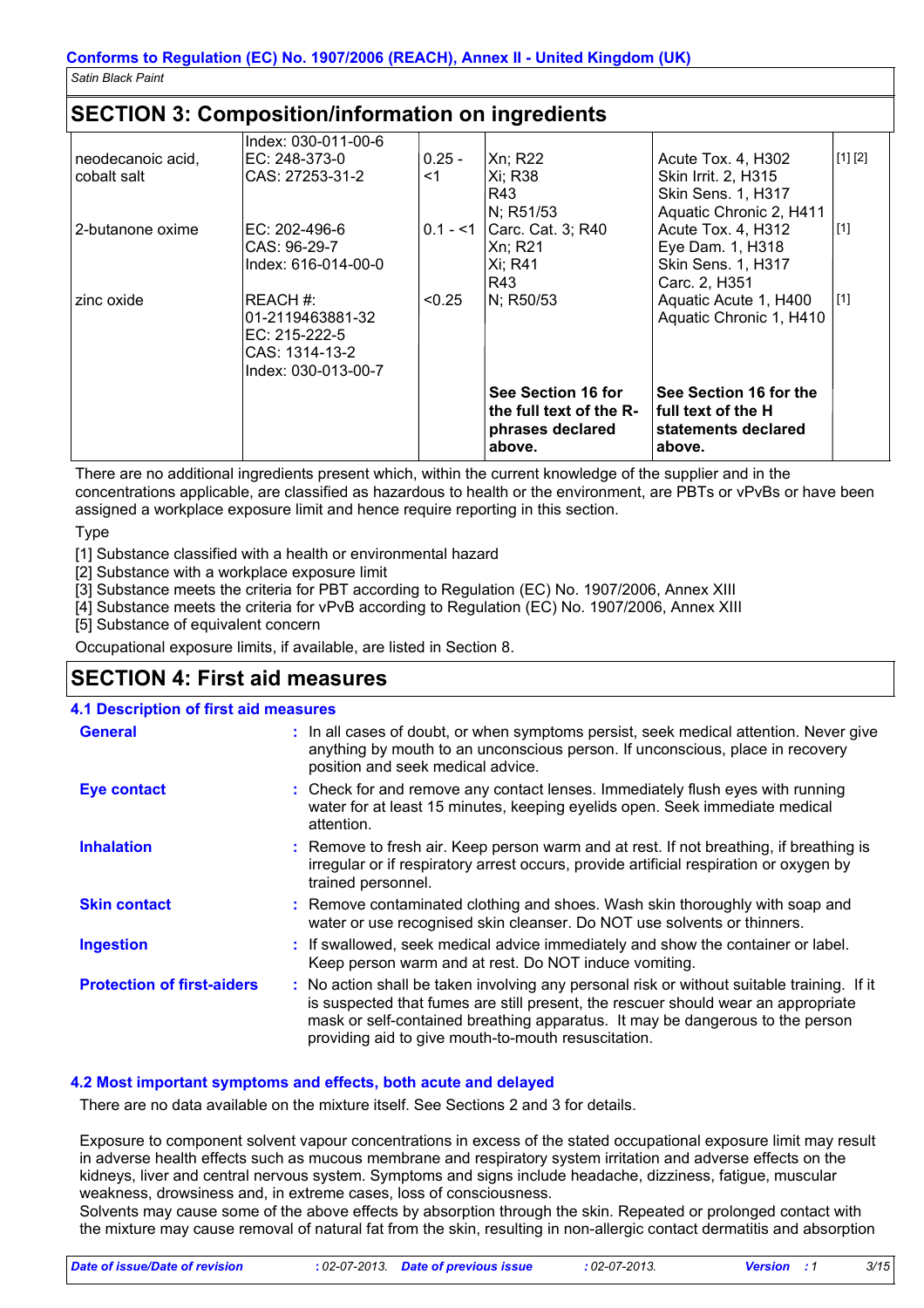### **SECTION 4: First aid measures**

#### through the skin.

If splashed in the eyes, the liquid may cause irritation and reversible damage.

Ingestion may cause nausea, diarrhea and vomiting.

This takes into account, where known, delayed and immediate effects and also chronic effects of components from short-term and long-term exposure by oral, inhalation and dermal routes of exposure and eye contact.

Contains neodecanoic acid, cobalt salt, 2-butanone oxime. May produce an allergic reaction.

#### **4.3 Indication of any immediate medical attention and special treatment needed**

| <b>Notes to physician</b>  | : Treat symptomatically. Contact poison treatment specialist immediately if large<br>quantities have been ingested or inhaled. |
|----------------------------|--------------------------------------------------------------------------------------------------------------------------------|
| <b>Specific treatments</b> | No specific treatment.                                                                                                         |

See toxicological information (Section 11)

| 5.1 Extinguishing media                  |                                                                                |
|------------------------------------------|--------------------------------------------------------------------------------|
| <b>Suitable extinguishing</b><br>media   | : Recommended: alcohol-resistant foam, $CO2$ , powders, water spray.           |
| <b>Unsuitable extinguishing</b><br>media | : Do not use water jet.                                                        |
|                                          | 5.2 Special hazards arising from the substance or mixture                      |
| Hayarda fram tha                         | . Fire will produce dense block emplie. Evacure to decomposition producto move |

| <b>Hazards from the</b><br>substance or mixture          | t. | Fire will produce dense black smoke. Exposure to decomposition products may<br>cause a health hazard.                      |
|----------------------------------------------------------|----|----------------------------------------------------------------------------------------------------------------------------|
| <b>Hazardous thermal</b><br>decomposition products       |    | Decomposition products may include the following materials: carbon monoxide,<br>carbon dioxide, smoke, oxides of nitrogen. |
| <b>5.3 Advice for firefighters</b>                       |    |                                                                                                                            |
| <b>Special protective actions</b><br>for fire-fighters   |    | : Cool closed containers exposed to fire with water. Do not release runoff from fire to<br>drains or watercourses.         |
| <b>Special protective</b><br>equipment for fire-fighters |    | Appropriate breathing apparatus may be required.                                                                           |
| <b>Additional information</b>                            |    | : No unusual hazard if involved in a fire.                                                                                 |

## **SECTION 6: Accidental release measures**

|                                                                        | 6.1 Personal precautions, protective equipment and emergency procedures                                                                                                                                                                                                            |
|------------------------------------------------------------------------|------------------------------------------------------------------------------------------------------------------------------------------------------------------------------------------------------------------------------------------------------------------------------------|
| For non-emergency<br>personnel                                         | : Exclude sources of ignition and ventilate the area. Avoid breathing vapour or mist.<br>Refer to protective measures listed in sections 7 and 8.                                                                                                                                  |
|                                                                        | <b>For emergency responders</b> : If specialised clothing is required to deal with the spillage, take note of any<br>information in Section 8 on suitable and unsuitable materials. See also the<br>information in "For non-emergency personnel".                                  |
| <b>6.2 Environmental</b><br><b>precautions</b>                         | : Do not allow to enter drains or watercourses. If the product contaminates lakes,<br>rivers, or sewers, inform the appropriate authorities in accordance with local<br>regulations.                                                                                               |
| <b>6.3 Methods and materials</b><br>for containment and<br>cleaning up | : Contain and collect spillage with non-combustible, absorbent material e.g. sand,<br>earth, vermiculite or diatomaceous earth and place in container for disposal<br>according to local regulations (see Section 13). Preferably clean with a detergent.<br>Avoid using solvents. |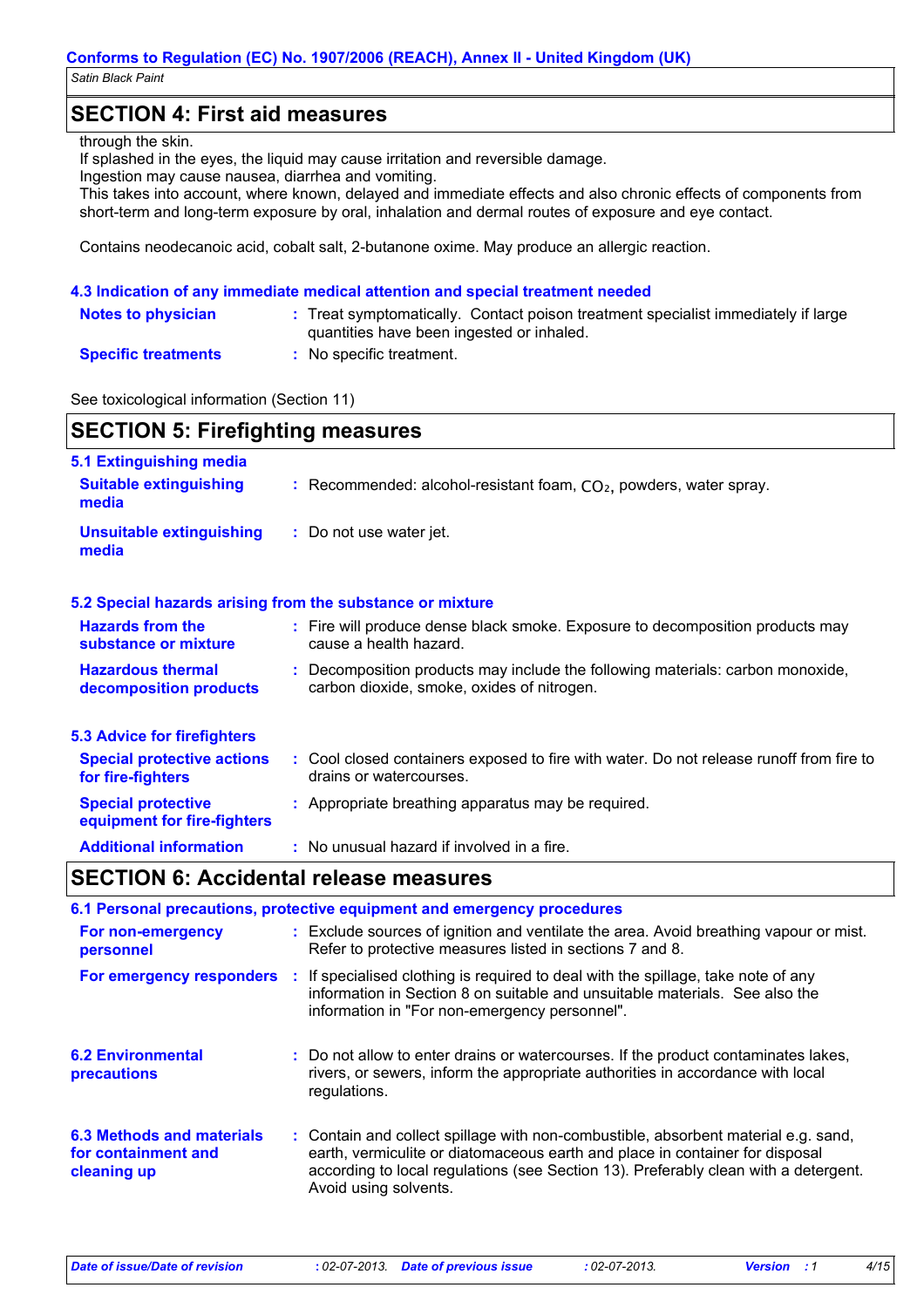## **SECTION 6: Accidental release measures**

| 6.4 Reference to other | See Section 1 for emergency contact information.                            |
|------------------------|-----------------------------------------------------------------------------|
| <b>sections</b>        | See Section 8 for information on appropriate personal protective equipment. |
|                        | See Section 13 for additional waste treatment information.                  |

## **SECTION 7: Handling and storage**

| <b>7.1 Precautions for safe</b><br>handling                                   | : Prevent the creation of flammable or explosive concentrations of vapours in air and<br>avoid vapour concentrations higher than the occupational exposure limits.<br>In addition, the product should only be used in areas from which all naked lights and<br>other sources of ignition have been excluded. Electrical equipment should be<br>protected to the appropriate standard.<br>Mixture may charge electrostatically: always use earthing leads when transferring<br>from one container to another.<br>Operators should wear antistatic footwear and clothing and floors should be of the<br>conducting type.<br>Keep away from heat, sparks and flame. No sparking tools should be used.<br>Avoid contact with skin and eyes. Avoid the inhalation of dust, particulates, spray or<br>mist arising from the application of this mixture. Avoid inhalation of dust from<br>sanding.<br>Eating, drinking and smoking should be prohibited in areas where this material is<br>handled, stored and processed.<br>Put on appropriate personal protective equipment (see Section 8).<br>Never use pressure to empty. Container is not a pressure vessel.<br>Always keep in containers made from the same material as the original one.<br>Comply with the health and safety at work laws.<br>Do not allow to enter drains or watercourses.<br>Information on fire and explosion protection<br>Vapours are heavier than air and may spread along floors. Vapours may form<br>explosive mixtures with air.<br>When operators, whether spraying or not, have to work inside the spray booth, |
|-------------------------------------------------------------------------------|-----------------------------------------------------------------------------------------------------------------------------------------------------------------------------------------------------------------------------------------------------------------------------------------------------------------------------------------------------------------------------------------------------------------------------------------------------------------------------------------------------------------------------------------------------------------------------------------------------------------------------------------------------------------------------------------------------------------------------------------------------------------------------------------------------------------------------------------------------------------------------------------------------------------------------------------------------------------------------------------------------------------------------------------------------------------------------------------------------------------------------------------------------------------------------------------------------------------------------------------------------------------------------------------------------------------------------------------------------------------------------------------------------------------------------------------------------------------------------------------------------------------------------------------------------------------------------------------------|
|                                                                               | ventilation is unlikely to be sufficient to control particulates and solvent vapour in all<br>cases. In such circumstances they should wear a compressed air-fed respirator<br>during the spraying process and until such time as the particulates and solvent<br>vapour concentration has fallen below the exposure limits.                                                                                                                                                                                                                                                                                                                                                                                                                                                                                                                                                                                                                                                                                                                                                                                                                                                                                                                                                                                                                                                                                                                                                                                                                                                                  |
| <b>7.2 Conditions for safe</b><br>storage, including any<br>incompatibilities | : Store in accordance with local regulations.<br>Notes on joint storage<br>Keep away from: oxidising agents, strong alkalis, strong acids.<br>Additional information on storage conditions<br>Observe label precautions. Store in a dry, cool and well-ventilated area. Keep away<br>from heat and direct sunlight. Keep away from sources of ignition. No smoking.<br>Prevent unauthorised access. Containers that have been opened must be carefully<br>resealed and kept upright to prevent leakage.                                                                                                                                                                                                                                                                                                                                                                                                                                                                                                                                                                                                                                                                                                                                                                                                                                                                                                                                                                                                                                                                                       |
| 7.3 Specific end use(s)                                                       |                                                                                                                                                                                                                                                                                                                                                                                                                                                                                                                                                                                                                                                                                                                                                                                                                                                                                                                                                                                                                                                                                                                                                                                                                                                                                                                                                                                                                                                                                                                                                                                               |
| <b>Recommendations</b>                                                        | : Not available.                                                                                                                                                                                                                                                                                                                                                                                                                                                                                                                                                                                                                                                                                                                                                                                                                                                                                                                                                                                                                                                                                                                                                                                                                                                                                                                                                                                                                                                                                                                                                                              |
| <b>Industrial sector specific</b><br>solutions                                | : Not available.                                                                                                                                                                                                                                                                                                                                                                                                                                                                                                                                                                                                                                                                                                                                                                                                                                                                                                                                                                                                                                                                                                                                                                                                                                                                                                                                                                                                                                                                                                                                                                              |

### **SECTION 8: Exposure controls/personal protection**

#### **8.1 Control parameters**

#### **Occupational exposure limits**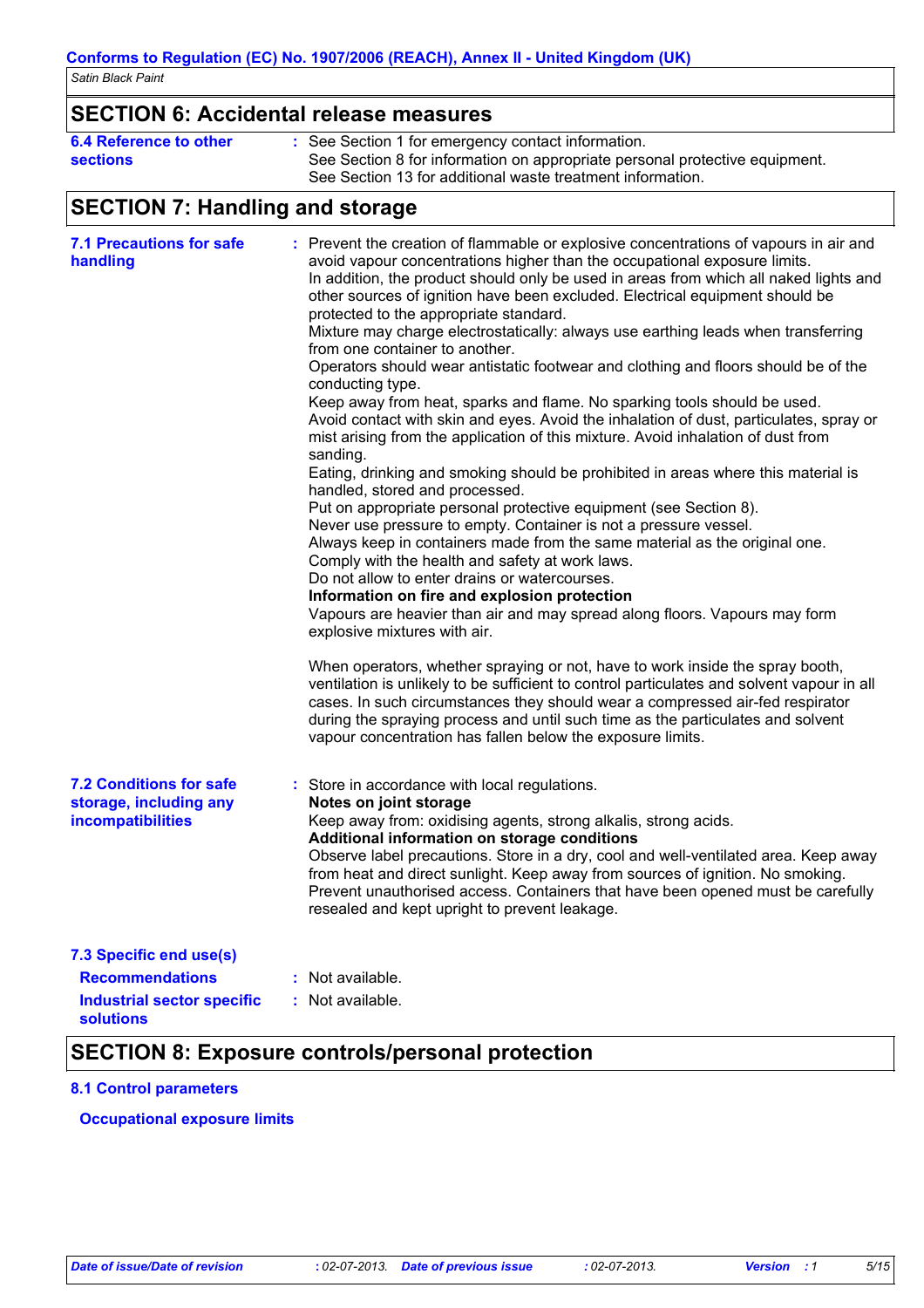## **SECTION 8: Exposure controls/personal protection**

| <b>Product/ingredient name</b>                                    | <b>Exposure limit values</b>                                                                                                                                                                                                                                                                                                                                                                                                                                                                                                                                                                                                                                                                                                                                                                                                                                                                                                                                                                                        |
|-------------------------------------------------------------------|---------------------------------------------------------------------------------------------------------------------------------------------------------------------------------------------------------------------------------------------------------------------------------------------------------------------------------------------------------------------------------------------------------------------------------------------------------------------------------------------------------------------------------------------------------------------------------------------------------------------------------------------------------------------------------------------------------------------------------------------------------------------------------------------------------------------------------------------------------------------------------------------------------------------------------------------------------------------------------------------------------------------|
| hydrocarbons, C9-C11, n-/ iso-/ cyclo-alkanes,<br>< 2% aromatics  | EH40/2005 WELs (United Kingdom (UK), 8/2007).<br>STEL: 850 mg/m <sup>3</sup> , (as turpentine) 15 minutes. Form: Vapour<br>TWA: 566 mg/m <sup>3</sup> , (as turpentine (100 ppm)) 8 hours. Form:                                                                                                                                                                                                                                                                                                                                                                                                                                                                                                                                                                                                                                                                                                                                                                                                                    |
| hydrocarbons, C10-C13, n-/ iso-/ cyclo-alkanes,<br>< 2% aromatics | Vapour<br>EH40/2005 WELs (United Kingdom (UK), 8/2007).<br>STEL: 850 mg/m <sup>3</sup> , (as turpentine) 15 minutes. Form: Vapour<br>TWA: 566 mg/m <sup>3</sup> , (as turpentine (100 ppm)) 8 hours. Form:<br>Vapour                                                                                                                                                                                                                                                                                                                                                                                                                                                                                                                                                                                                                                                                                                                                                                                                |
| neodecanoic acid, cobalt salt                                     | EH40/2005 WELs (United Kingdom (UK), 12/2011). Skin<br>sensitiser.<br>TWA: $0.1 \text{ mg/m}^3$ , (as Co) 8 hours.                                                                                                                                                                                                                                                                                                                                                                                                                                                                                                                                                                                                                                                                                                                                                                                                                                                                                                  |
| <b>Recommended monitoring</b><br>procedures<br>required.          | If this product contains ingredients with exposure limits, personal, workplace<br>atmosphere or biological monitoring may be required to determine the effectiveness<br>of the ventilation or other control measures and/or the necessity to use respiratory<br>protective equipment. Reference should be made to monitoring standards, such as<br>the following: European Standard EN 689 (Workplace atmospheres - Guidance for<br>the assessment of exposure by inhalation to chemical agents for comparison with<br>limit values and measurement strategy) European Standard EN 14042 (Workplace<br>atmospheres - Guide for the application and use of procedures for the assessment<br>of exposure to chemical and biological agents) European Standard EN 482<br>(Workplace atmospheres - General requirements for the performance of procedures<br>for the measurement of chemical agents) Reference to national guidance<br>documents for methods for the determination of hazardous substances will also be |

#### **DNELs/DMELs**

| <b>Product/ingredient name</b>                                   | <b>Type</b> | <b>Exposure</b>           | <b>Value</b>            | <b>Population</b> | <b>Effects</b> |
|------------------------------------------------------------------|-------------|---------------------------|-------------------------|-------------------|----------------|
| hydrocarbons, C9-C11, n-/ iso-/<br>cyclo-alkanes, < 2% aromatics | <b>DNEL</b> | Long term Dermal          | 208 mg/kg<br>bw/day     | Workers           | Systemic       |
|                                                                  | <b>DNEL</b> | Long term<br>Inhalation   | 871 mg/m <sup>3</sup>   | Workers           | Systemic       |
|                                                                  | <b>DNEL</b> | Long term Oral,<br>Dermal | 125 mg/kg<br>bw/day     | Consumers         | Systemic       |
|                                                                  | <b>DNEL</b> | Long term<br>Inhalation   | 185 mg/m <sup>3</sup>   | Consumers         | Systemic       |
| trizinc bis(orthophosphate)                                      | <b>DNEL</b> | Long term<br>Inhalation   | 5 mg/ $m3$              | Workers           | Systemic       |
|                                                                  | <b>DNEL</b> | Long term<br>Inhalation   | $2.5 \text{ mg/m}^3$    | Consumers         | Systemic       |
|                                                                  | <b>DNEL</b> | Long term Dermal          | 83 mg/kg<br>bw/day      | <b>Workers</b>    | Systemic       |
|                                                                  | <b>DNEL</b> | Long term Dermal          | 83 mg/kg<br>bw/day      | Consumers         | Systemic       |
|                                                                  | <b>DNEL</b> | Long term Oral            | $0.83$ mg/<br>kg bw/day | Consumers         | Systemic       |
| zinc oxide                                                       | <b>DNEL</b> | Long term<br>Inhalation   | 5 mg/ $m3$              | Workers           | Systemic       |
|                                                                  | <b>DNEL</b> | Long term<br>Inhalation   | $2.5 \text{ mg/m}^3$    | Consumers         | Systemic       |
|                                                                  | <b>DNEL</b> | Long term Dermal          | 83 mg/kg<br>bw/day      | Workers           | Systemic       |
|                                                                  | <b>DNEL</b> | Long term Dermal          | 83 mg/kg<br>bw/day      | Consumers         | Systemic       |
|                                                                  | <b>DNEL</b> | Long term Oral            | $0.83$ mg/<br>kg bw/day | Consumers         | Systemic       |

**PNECs**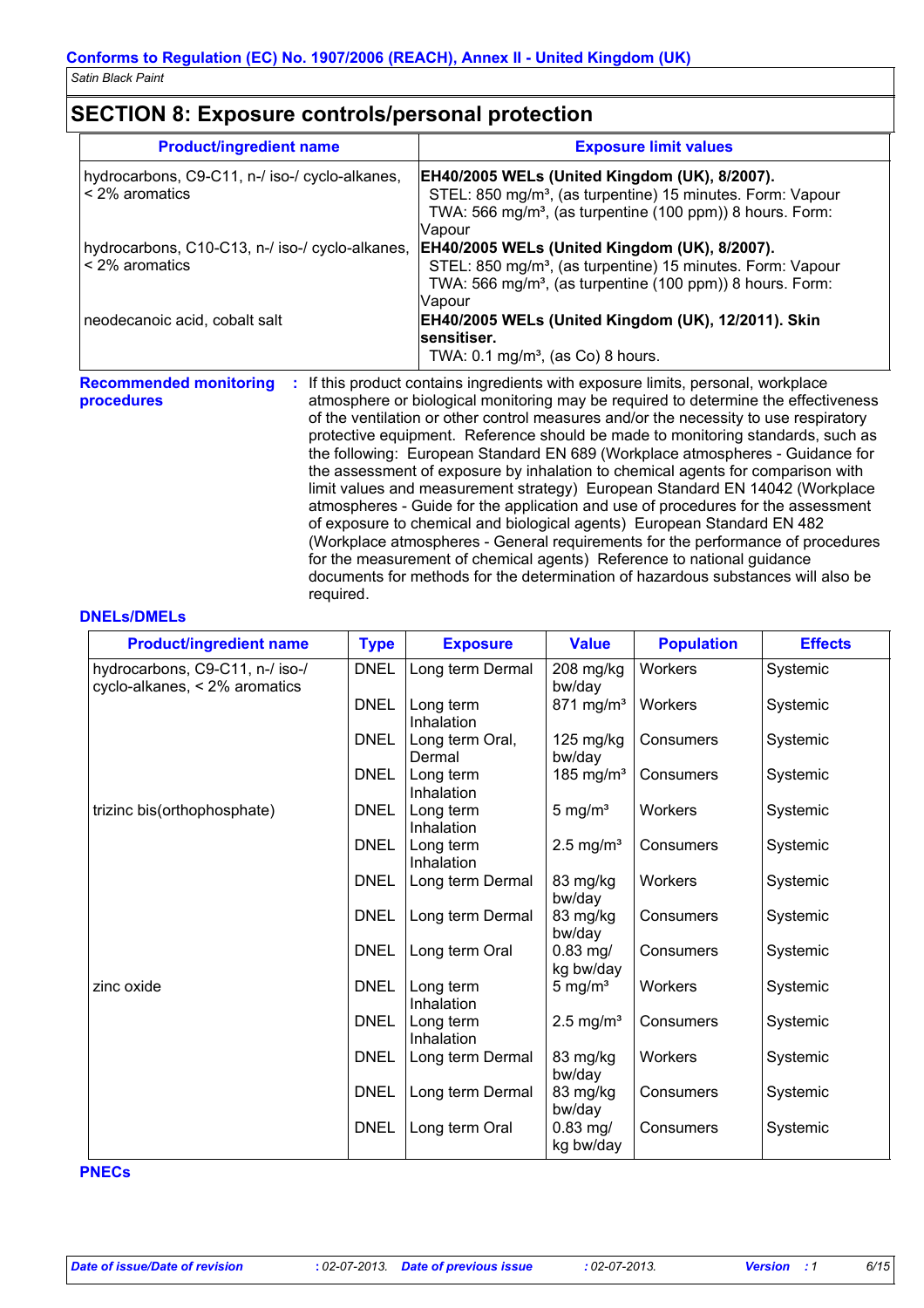|  | <b>SECTION 8: Exposure controls/personal protection</b> |  |  |
|--|---------------------------------------------------------|--|--|
|--|---------------------------------------------------------|--|--|

| <b>Product/ingredient name</b> | <b>Compartment Detail</b> | <b>Value</b>    | <b>Method Detail</b> |
|--------------------------------|---------------------------|-----------------|----------------------|
| trizinc bis(orthophosphate)    | Fresh water               | 48.1 µg/l       |                      |
|                                | Marine                    | 14.2 µg/l       |                      |
|                                | Fresh water sediment      | 550.2 mg/kg     |                      |
|                                | Marine water sediment     | 263.9 mg/kg     |                      |
|                                | Soil                      | 249.4 mg/kg     |                      |
|                                | Sewage Treatment          | $121.4 \mu g/l$ |                      |
|                                | Plant                     |                 |                      |
| zinc oxide                     | Fresh water               | 25.6 µg/l       |                      |
|                                | Marine                    | 7.6 µg/l        |                      |
|                                | Sewage Treatment          | 64.7 µg/l       |                      |
|                                | Plant                     |                 |                      |
|                                | Fresh water sediment      | 146 mg/kg dwt   |                      |
|                                | Marine water sediment     | 70.3 mg/kg dwt  |                      |
|                                | Soil                      | 44.3 mg/kg dwt  |                      |

| <b>8.2 Exposure controls</b> |
|------------------------------|
|------------------------------|

| <b>Appropriate engineering</b><br>controls | : Provide adequate ventilation. Where reasonably practicable, this should be<br>achieved by the use of local exhaust ventilation and good general extraction. If<br>these are not sufficient to maintain concentrations of particulates and solvent<br>vapours below the OEL, suitable respiratory protection must be worn. |
|--------------------------------------------|-----------------------------------------------------------------------------------------------------------------------------------------------------------------------------------------------------------------------------------------------------------------------------------------------------------------------------|
|                                            |                                                                                                                                                                                                                                                                                                                             |

#### **Individual protection measures**

| <b>Hygiene measures</b> | Wash hands, forearms and face thoroughly after handling chemical products, before<br>eating, smoking and using the lavatory and at the end of the working period.<br>Appropriate techniques should be used to remove potentially contaminated clothing.<br>Wash contaminated clothing before reusing. Ensure that eyewash stations and |
|-------------------------|----------------------------------------------------------------------------------------------------------------------------------------------------------------------------------------------------------------------------------------------------------------------------------------------------------------------------------------|
|                         | safety showers are close to the workstation location.                                                                                                                                                                                                                                                                                  |

**Eye/face protection :**

: Safety glasses with side shields. (EN166)

#### **Skin protection**

#### **Hand protection**

There is no one glove material or combination of materials that will give unlimited resistance to any individual or combination of chemicals.

The breakthrough time must be greater than the end use time of the product.

The instructions and information provided by the glove manufacturer on use, storage, maintenance and replacement must be followed.

Gloves should be replaced regularly and if there is any sign of damage to the glove material.

Always ensure that gloves are free from defects and that they are stored and used correctly.

The performance or effectiveness of the glove may be reduced by physical/chemical damage and poor maintenance.

Barrier creams may help to protect the exposed areas of the skin but should not be applied once exposure has occurred.

| : For prolonged or repeated handling, use the following type of gloves:                                                                                                                                                         |
|---------------------------------------------------------------------------------------------------------------------------------------------------------------------------------------------------------------------------------|
| Recommended: nitrile rubber                                                                                                                                                                                                     |
| The recommendation for the type or types of glove to use when handling this<br>product is based on information from the following source:                                                                                       |
| EN 374-3 : 2003                                                                                                                                                                                                                 |
| The user must check that the final choice of type of glove selected for handling this<br>product is the most appropriate and takes into account the particular conditions of<br>use, as included in the user's risk assessment. |
| : Personnel should wear antistatic clothing made of natural fibres or of high-<br>temperature-resistant synthetic fibres. Wear overalls or long sleeved shirt. (EN<br>$1149-1)$                                                 |
| : Appropriate footwear and any additional skin protection measures should be<br>selected based on the task being performed and the risks involved and should be<br>approved by a specialist before handling this product.       |
|                                                                                                                                                                                                                                 |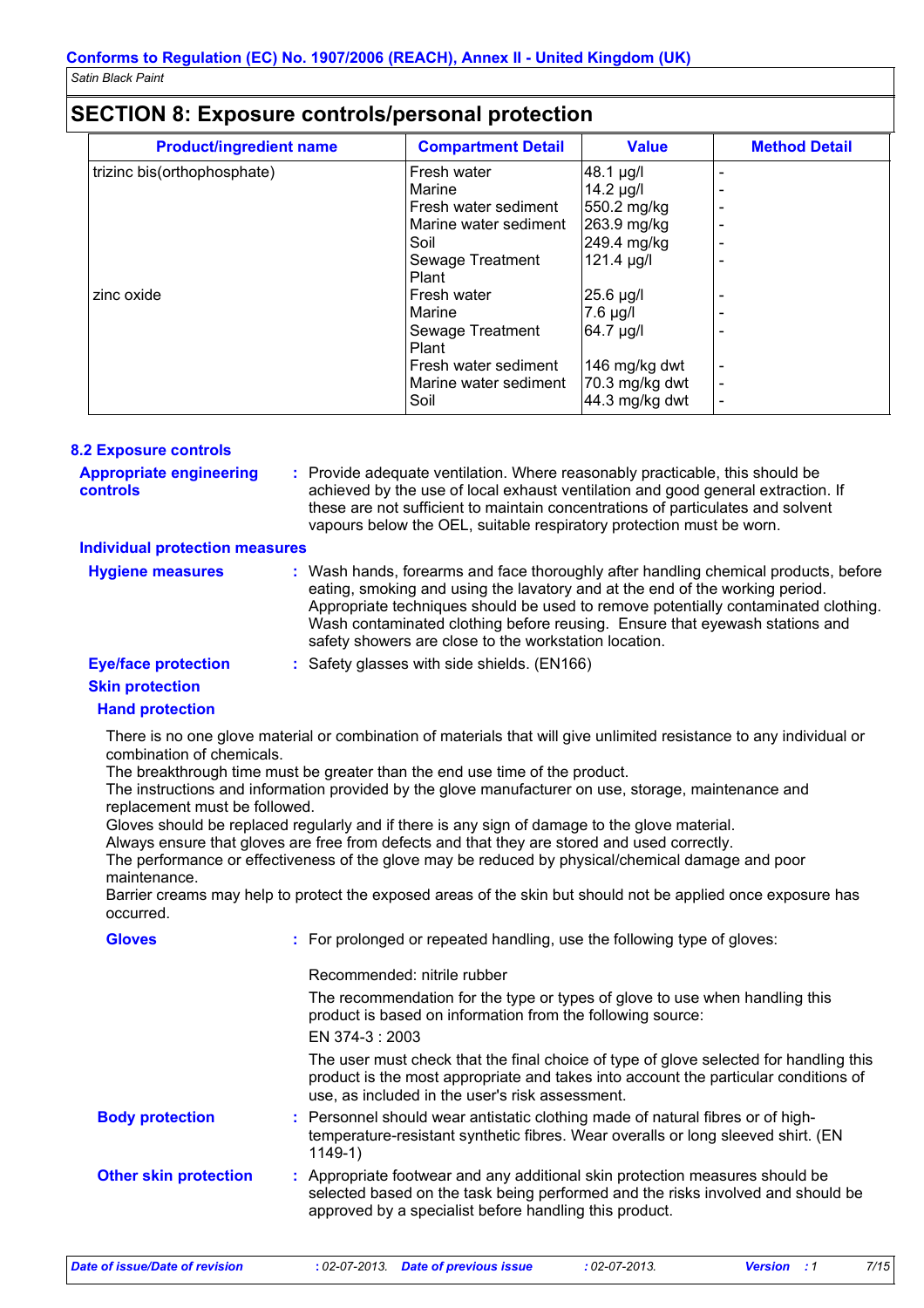## **SECTION 8: Exposure controls/personal protection**

| <b>Respiratory protection</b>                    | : If workers are exposed to concentrations above the exposure limit, they must use<br>appropriate, certified respirators.                                                                                                 |
|--------------------------------------------------|---------------------------------------------------------------------------------------------------------------------------------------------------------------------------------------------------------------------------|
|                                                  | Respirator selection must be based on known or anticipated exposure levels, the<br>hazards of the product and the safe working limits of the selected respirator.<br>Recommended: organic vapour filter (Type A) (EN 140) |
| <b>Environmental exposure</b><br><b>controls</b> | : Do not allow to enter drains or watercourses.                                                                                                                                                                           |

## **SECTION 9: Physical and chemical properties**

| 9.1 Information on basic physical and chemical properties          |                                                                                                                                                                |
|--------------------------------------------------------------------|----------------------------------------------------------------------------------------------------------------------------------------------------------------|
| <b>Appearance</b>                                                  |                                                                                                                                                                |
| <b>Physical state</b>                                              | : Liquid.                                                                                                                                                      |
| <b>Colour</b>                                                      | $:$ Black.                                                                                                                                                     |
| <b>Odour</b>                                                       | : Hydrocarbon.                                                                                                                                                 |
| pH                                                                 | : Not available.                                                                                                                                               |
| <b>Melting point/freezing point</b>                                | : Not available.                                                                                                                                               |
| Initial boiling point and boiling<br>range                         | : Not available.                                                                                                                                               |
| <b>Flash point</b>                                                 | : Closed cup: 42°C                                                                                                                                             |
| <b>Evaporation rate</b>                                            | : Not available.                                                                                                                                               |
| <b>Flammability (solid, gas)</b>                                   | : Flammable in the presence of the following materials or conditions: open flames,<br>sparks and static discharge, heat and shocks and mechanical impacts.     |
| <b>Burning time</b>                                                | : Not applicable.                                                                                                                                              |
| <b>Burning rate</b>                                                | : Not applicable.                                                                                                                                              |
| <b>Upper/lower flammability or</b><br>explosive limits             | $:$ Lower: $0.6\%$<br>Upper: 8%                                                                                                                                |
| <b>Vapour pressure</b>                                             | : Not available.                                                                                                                                               |
| <b>Vapour density</b>                                              | : $>1$ [Air = 1]                                                                                                                                               |
| <b>Relative density</b>                                            | $: 1,06$ to 1,07                                                                                                                                               |
| <b>Solubility(ies)</b>                                             | : Insoluble in the following materials: cold water and hot water.                                                                                              |
| <b>Solubility in water</b>                                         | : Not available.                                                                                                                                               |
| <b>Partition coefficient: n-octanol/ : Not available.</b><br>water |                                                                                                                                                                |
| <b>Auto-ignition temperature</b>                                   | : Not available.                                                                                                                                               |
| <b>Decomposition temperature</b>                                   | : Not available.                                                                                                                                               |
| <b>Viscosity</b>                                                   | : Not available.                                                                                                                                               |
| <b>Explosive properties</b>                                        | : Non-explosive in the presence of the following materials or conditions: open<br>flames, sparks and static discharge, heat and shocks and mechanical impacts. |
| <b>Oxidising properties</b>                                        | : Not available.                                                                                                                                               |
|                                                                    |                                                                                                                                                                |

#### **9.2 Other information**

No additional information.

## **SECTION 10: Stability and reactivity**

| <b>10.1 Reactivity</b>                            | : No specific test data related to reactivity available for this product or its ingredients. |
|---------------------------------------------------|----------------------------------------------------------------------------------------------|
| <b>10.2 Chemical stability</b>                    | : Stable under recommended storage and handling conditions (see Section 7).                  |
| <b>10.3 Possibility of</b><br>hazardous reactions | : Under normal conditions of storage and use, hazardous reactions will not occur.            |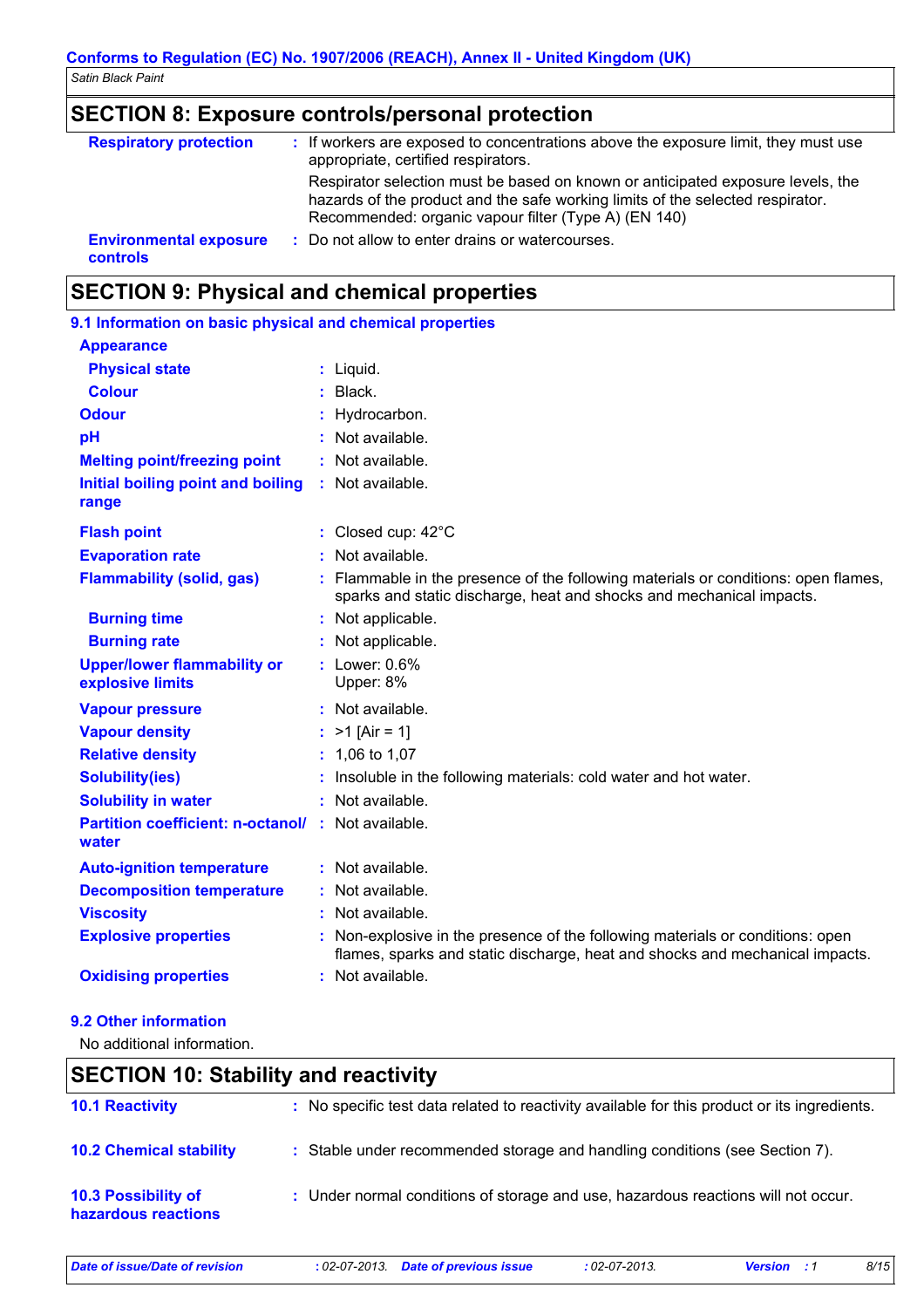### **SECTION 10: Stability and reactivity**

| <b>10.4 Conditions to avoid</b>                 | When exposed to high temperatures may produce hazardous decomposition<br>products.                                                                                                            |
|-------------------------------------------------|-----------------------------------------------------------------------------------------------------------------------------------------------------------------------------------------------|
| 10.5 Incompatible materials                     | Keep away from the following materials to prevent strong exothermic reactions:<br>oxidising agents, strong alkalis, strong acids.                                                             |
| <b>10.6 Hazardous</b><br>decomposition products | : Under normal conditions of storage and use, hazardous decomposition products<br>should not be produced. If involved in a fire, toxic gases including CO, CO2 and<br>smoke can be generated. |

## **SECTION 11: Toxicological information**

#### **11.1 Information on toxicological effects**

There are no data available on the mixture itself. See Sections 2 and 3 for details.

Exposure to component solvent vapour concentrations in excess of the stated occupational exposure limit may result in adverse health effects such as mucous membrane and respiratory system irritation and adverse effects on the kidneys, liver and central nervous system. Symptoms and signs include headache, dizziness, fatigue, muscular weakness, drowsiness and, in extreme cases, loss of consciousness.

Solvents may cause some of the above effects by absorption through the skin. Repeated or prolonged contact with the mixture may cause removal of natural fat from the skin, resulting in non-allergic contact dermatitis and absorption through the skin.

If splashed in the eyes, the liquid may cause irritation and reversible damage.

Ingestion may cause nausea, diarrhea and vomiting.

This takes into account, where known, delayed and immediate effects and also chronic effects of components from short-term and long-term exposure by oral, inhalation and dermal routes of exposure and eye contact.

Contains neodecanoic acid, cobalt salt, 2-butanone oxime. May produce an allergic reaction.

#### **Acute toxicity**

| <b>Product/ingredient name</b>                                          | <b>Result</b>                             | <b>Species</b> | <b>Dose</b>               | <b>Exposure</b> |
|-------------------------------------------------------------------------|-------------------------------------------|----------------|---------------------------|-----------------|
| hydrocarbons, C9-C11, n-/<br>iso-/ cyclo-alkanes, $< 2\%$<br>aromatics  | <b>LC50 Inhalation Vapour</b>             | Rat            | 8500 mg/m <sup>3</sup>    | 4 hours         |
|                                                                         | LD50 Dermal                               | Rabbit         | >5000 mg/kg               |                 |
|                                                                         | LD50 Oral                                 | Rat            | >5000 mg/kg               |                 |
| hydrocarbons, C10-C13, n-/<br>iso-/ cyclo-alkanes, $< 2\%$<br>aromatics | <b>LC50 Inhalation Vapour</b>             | Rat            | $>5.5$ mg/l               | 4 hours         |
|                                                                         | <b>LC50 Inhalation Vapour</b>             | Rat            | 8500 mg/m <sup>3</sup>    | 4 hours         |
|                                                                         | LD50 Dermal                               | Rabbit         | >3000 mg/kg               |                 |
|                                                                         | LD50 Oral                                 | Rat            | >5000 mg/kg               |                 |
| trizinc bis(orthophosphate)                                             | LC50 Inhalation Dusts and<br>mists        | Rat            | $>5.7$ mg/l               | 4 hours         |
|                                                                         | LD50 Oral                                 | Rat            | >5000 mg/kg               |                 |
| 2-butanone oxime                                                        | <b>LC50 Inhalation Vapour</b>             | Rat            | >4416 mg/l                | 4 hours         |
| zinc oxide                                                              | LC50 Inhalation Dusts and<br>mists        | Mouse          | $2500$ mg/m <sup>3</sup>  | 4 hours         |
|                                                                         | <b>LC50 Inhalation Dusts and</b><br>mists | Rat            | $>5700$ mg/m <sup>3</sup> | 4 hours         |
|                                                                         | LD50 Oral                                 | Rat            | $>15$ g/kg                |                 |

**Conclusion/Summary :** Not available.

#### **Acute toxicity estimates**

Not available.

#### **Irritation/Corrosion**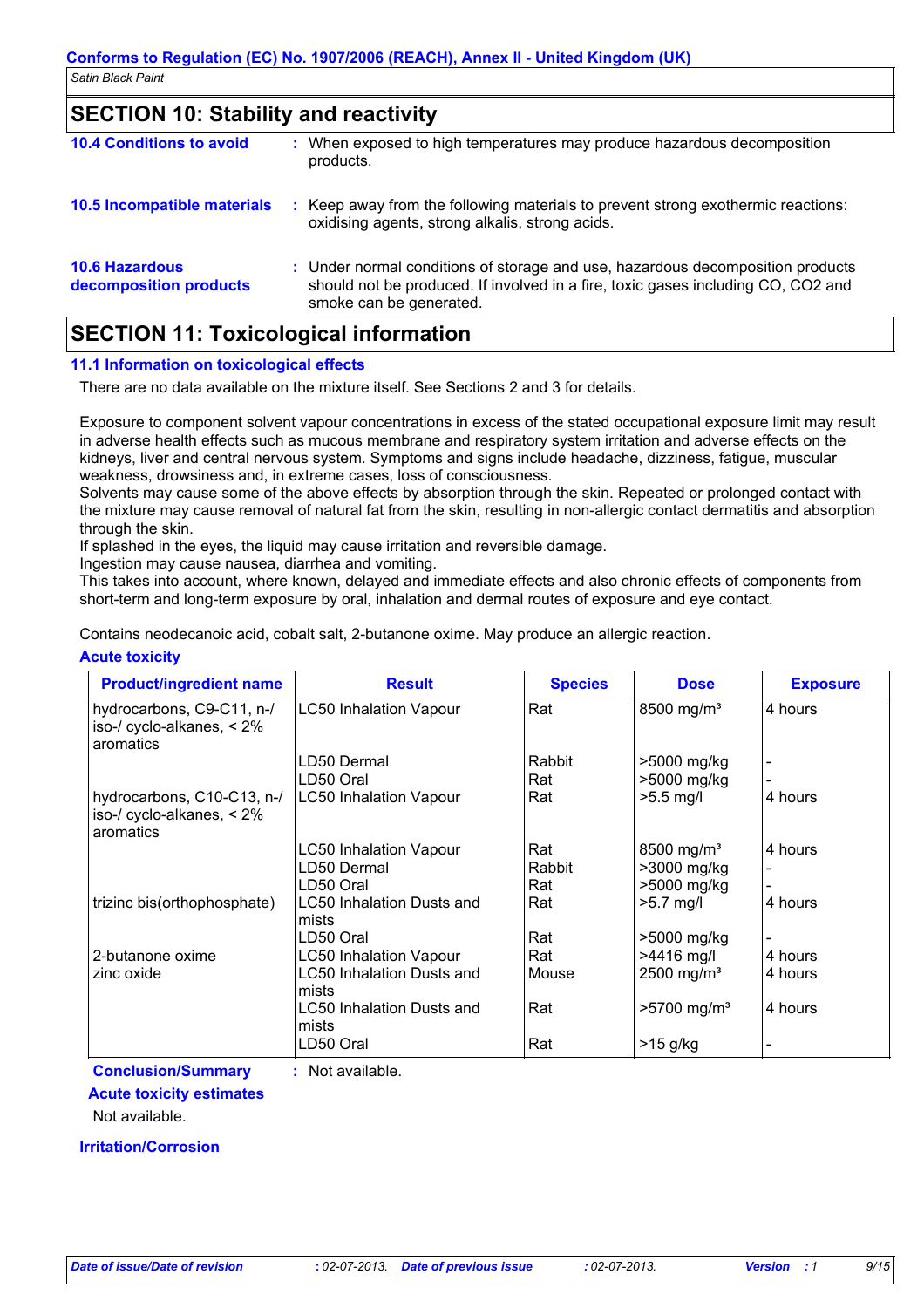## **SECTION 11: Toxicological information**

| <b>Product/ingredient name</b>                                                | <b>Result</b>          | <b>Species</b> | <b>Score</b> | <b>Exposure</b>            | <b>Observation</b> |
|-------------------------------------------------------------------------------|------------------------|----------------|--------------|----------------------------|--------------------|
| hydrocarbons, C9-C11, n-/<br>$\vert$ iso-/ cyclo-alkanes, < 2%<br>l aromatics | Skin - Oedema          | Rabbit         |              |                            |                    |
|                                                                               | Skin - Erythema/Eschar | Rabbit         | 2.67         |                            |                    |
|                                                                               | Eyes - Cornea opacity  | Rabbit         | 0            |                            |                    |
| 12-butanone oxime                                                             | Eyes - Severe irritant | Rabbit         |              | 100                        |                    |
|                                                                               |                        |                |              | Imicroliters               |                    |
| zinc oxide                                                                    | Eyes - Mild irritant   | Rabbit         |              | 24 hours 500               |                    |
|                                                                               |                        |                |              | milligrams                 |                    |
|                                                                               | Skin - Mild irritant   | Rabbit         |              | 24 hours 500<br>milligrams |                    |

#### **Conclusion/Summary :** Not available.

#### **Sensitisation**

| <b>Product/ingredient name</b>                                                       | <b>Route of</b><br>exposure | <b>Species</b> | <b>Result</b>   |
|--------------------------------------------------------------------------------------|-----------------------------|----------------|-----------------|
| hydrocarbons, C9-C11, n-/<br>$\vert$ iso-/ cyclo-alkanes, < 2%<br><b>l</b> aromatics | skin                        | Rabbit         | Not sensitizing |

#### **Conclusion/Summary :** Not available.

#### **Mutagenicity**

| <b>Product/ingredient name</b>                                                  | Test               | <b>Experiment</b>         | <b>Result</b> |
|---------------------------------------------------------------------------------|--------------------|---------------------------|---------------|
| hydrocarbons, C9-C11, n-/<br>$ $ iso-/ cyclo-alkanes, < 2%<br><b>Laromatics</b> | OECD 473, 474, 476 | Subject: Mammalian-Animal | Negative      |

**Conclusion/Summary :** Not available.

#### **Carcinogenicity**

| <b>Product/ingredient name</b>                                                | <b>Result</b>              | <b>Species</b> | <b>Dose</b> | <b>Exposure</b> |
|-------------------------------------------------------------------------------|----------------------------|----------------|-------------|-----------------|
| hydrocarbons, C9-C11, n-/<br>$\vert$ iso-/ cyclo-alkanes, < 2%<br>I aromatics | Negative - Inhalation - TC | Rat            |             |                 |

**Conclusion/Summary :** Not available.

#### **Reproductive toxicity**

| <b>Product/ingredient name</b>                                                | <b>Maternal</b><br><b>toxicity</b> | <b>Fertility</b> | <b>Developmental</b><br>toxin | <b>Species</b> | <b>Dose</b> | <b>Exposure</b> |
|-------------------------------------------------------------------------------|------------------------------------|------------------|-------------------------------|----------------|-------------|-----------------|
| hydrocarbons, C9-C11, n-/<br>$\vert$ iso-/ cyclo-alkanes, < 2%<br>I aromatics |                                    |                  | Negative                      | IRat - Female  | <b>Oral</b> |                 |

**Conclusion/Summary :** Not available.

**Teratogenicity**

**Conclusion/Summary :** Not available.

#### **Specific target organ toxicity (single exposure)**

| <b>Product/ingredient name</b>                                            | <b>Category</b> | <b>Route of</b><br>exposure | <b>Target organs</b> |
|---------------------------------------------------------------------------|-----------------|-----------------------------|----------------------|
| hydrocarbons, C9-C11, n-/ iso-/ cyclo-alkanes, < 2%<br><b>l</b> aromatics | Category 3      | Not applicable.             | Narcotic effects     |

**Specific target organ toxicity (repeated exposure)** Not available.

## **Aspiration hazard**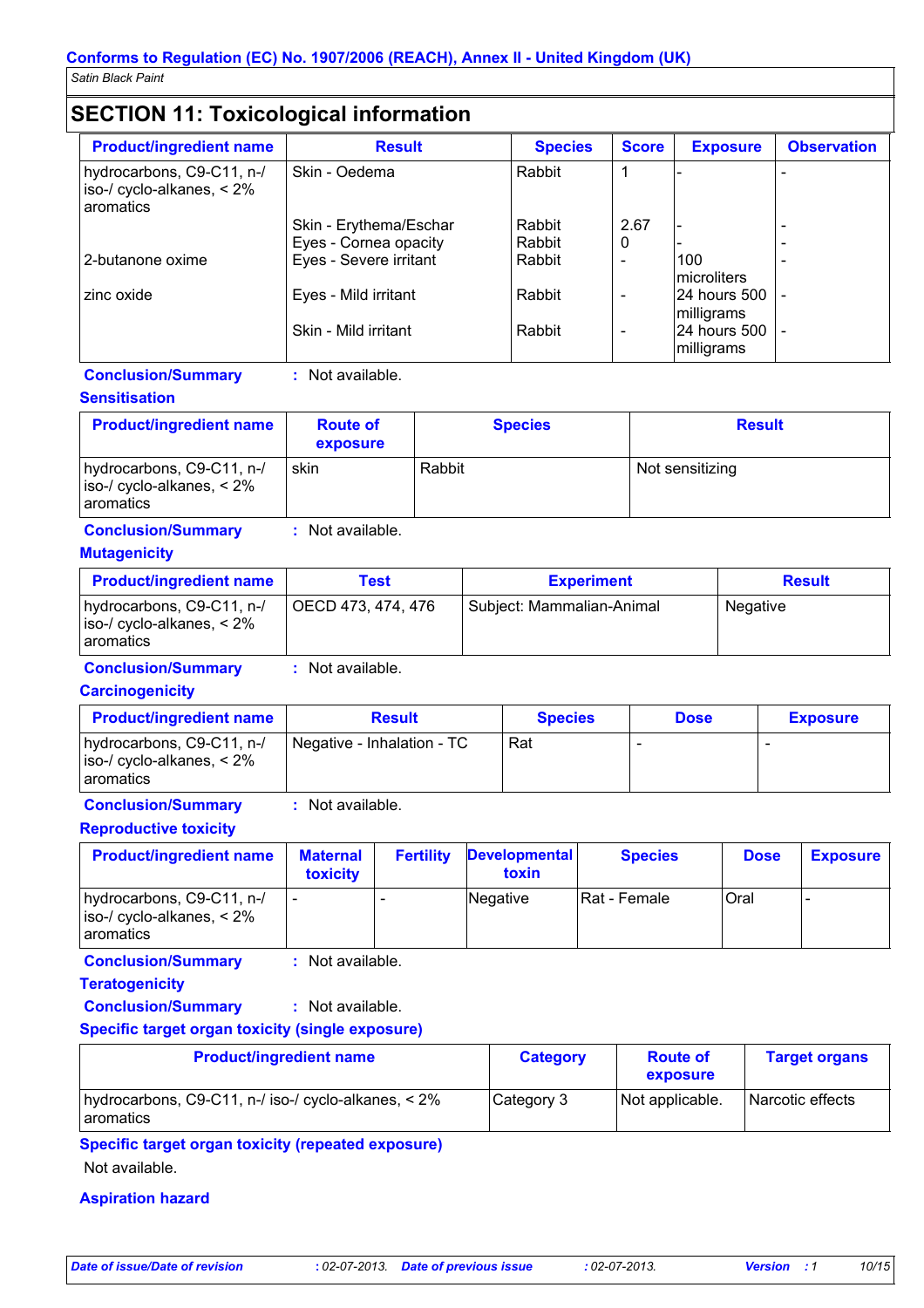## **SECTION 11: Toxicological information**

| <b>Product/ingredient name</b>                                 | <b>Result</b>                         |
|----------------------------------------------------------------|---------------------------------------|
| hydrocarbons, C9-C11, n-/ iso-/ cyclo-alkanes, < 2% aromatics  | <b>ASPIRATION HAZARD - Category 1</b> |
| hydrocarbons, C10-C13, n-/ iso-/ cyclo-alkanes, < 2% aromatics | ASPIRATION HAZARD - Category 1        |

**Other information :**

: Not available.

## **SECTION 12: Ecological information**

#### **12.1 Toxicity**

There are no data available on the mixture itself. Do not allow to enter drains or watercourses.

| <b>Product/ingredient name</b>                                          | <b>Result</b>                         | <b>Species</b>                                                           | <b>Exposure</b> |
|-------------------------------------------------------------------------|---------------------------------------|--------------------------------------------------------------------------|-----------------|
| hydrocarbons, C9-C11, n-/<br>iso-/ cyclo-alkanes, $< 2\%$<br>aromatics  | Acute EC50 >1000 mg/l                 | Algae - Pseudokirchneriella<br>subcapitata                               | 72 hours        |
|                                                                         | Acute EC50 >1000 mg/l                 | Daphnia spec.                                                            | 48 hours        |
|                                                                         | Acute LC50 >1000 mg/l                 | Fish                                                                     | 96 hours        |
|                                                                         | Acute NOEC 100 mg/l                   | Algae - Pseudokirchneriella<br>subcapitata                               | 72 hours        |
|                                                                         | Chronic NOEC 0.23 mg/l                | Daphnia spec.                                                            |                 |
|                                                                         | Chronic NOEC 0.131 mg/l               | Fish                                                                     |                 |
| hydrocarbons, C10-C13, n-/<br>iso-/ cyclo-alkanes, $< 2\%$<br>aromatics | Acute EC50 >1000 mg/l                 | Daphnia spec.                                                            | 4 hours         |
|                                                                         | Acute IC50 >1000 mg/l                 | Algae                                                                    | 4 hours         |
|                                                                         | Acute LC50 >1000 mg/l                 | Fish                                                                     | 4 hours         |
| trizinc bis(orthophosphate)                                             | Acute EC50 5.7 mg/l                   | Daphnia spec. - ceriodaphnia<br>dubia                                    | 48 hours        |
|                                                                         | Acute IC50 1.87 mg/l                  | Algae - selenastrum<br>capricornutum                                     | 72 hours        |
| 2-butanone oxime                                                        | Acute EC50 750 mg/l                   | Daphnia spec.                                                            | 48 hours        |
|                                                                         | Acute IC50 83 mg/l                    | Algae                                                                    | 72 hours        |
|                                                                         | Acute LC50 843000 µg/l Fresh water    | Fish - Pimephales promelas                                               | 96 hours        |
| zinc oxide                                                              | Acute EC50 1 mg/l Fresh water         | Daphnia spec. - Daphnia<br>magna - Neonate                               | 48 hours        |
|                                                                         | Acute IC50 63 µg/l Fresh water        | Algae - Pseudokirchneriella<br>subcapitata - Exponential<br>growth phase | 72 hours        |
|                                                                         | Acute LC50 24600 µg/l Fresh water     | Daphnia spec. - Daphnia<br>magna - Neonate                               | 48 hours        |
|                                                                         | Acute LC50 320 ppm Fresh water        | Fish - Lepomis macrochirus                                               | 96 hours        |
|                                                                         | Acute LC50 2246000 µg/l Fresh water   | Fish - Pimephales promelas -<br>Neonate                                  | 96 hours        |
|                                                                         | Acute LC50 1.1 to 2.5 ppm Fresh water | <b>Fish - Oncorhynchus mykiss</b>                                        | 96 hours        |
|                                                                         | Chronic NOEC 0.048 mg/l Fresh water   | Algae - Pseudokirchneriella<br>subcapitata - Exponential<br>growth phase | 72 hours        |

**Conclusion/Summary :** Not available.

#### **12.2 Persistence and degradability**

| <b>Product/ingredient name</b>                                                           | Test                 | <b>Result</b>                   | <b>Dose</b> | l Inoculum |
|------------------------------------------------------------------------------------------|----------------------|---------------------------------|-------------|------------|
| hydrocarbons, C9-C11, n-/<br>$\vert$ iso-/ cyclo-alkanes, $\lt 2\%$<br><b>Laromatics</b> | OECD 301B            | $\geq 80$ % - Readily - 28 days |             |            |
|                                                                                          | OECD 301F            | >80 % - Readily - 28 days       |             |            |
| Canalus Laut Cumman                                                                      | لملماه المربم فملطات |                                 |             |            |

**Conclusion/Summary :** Not available.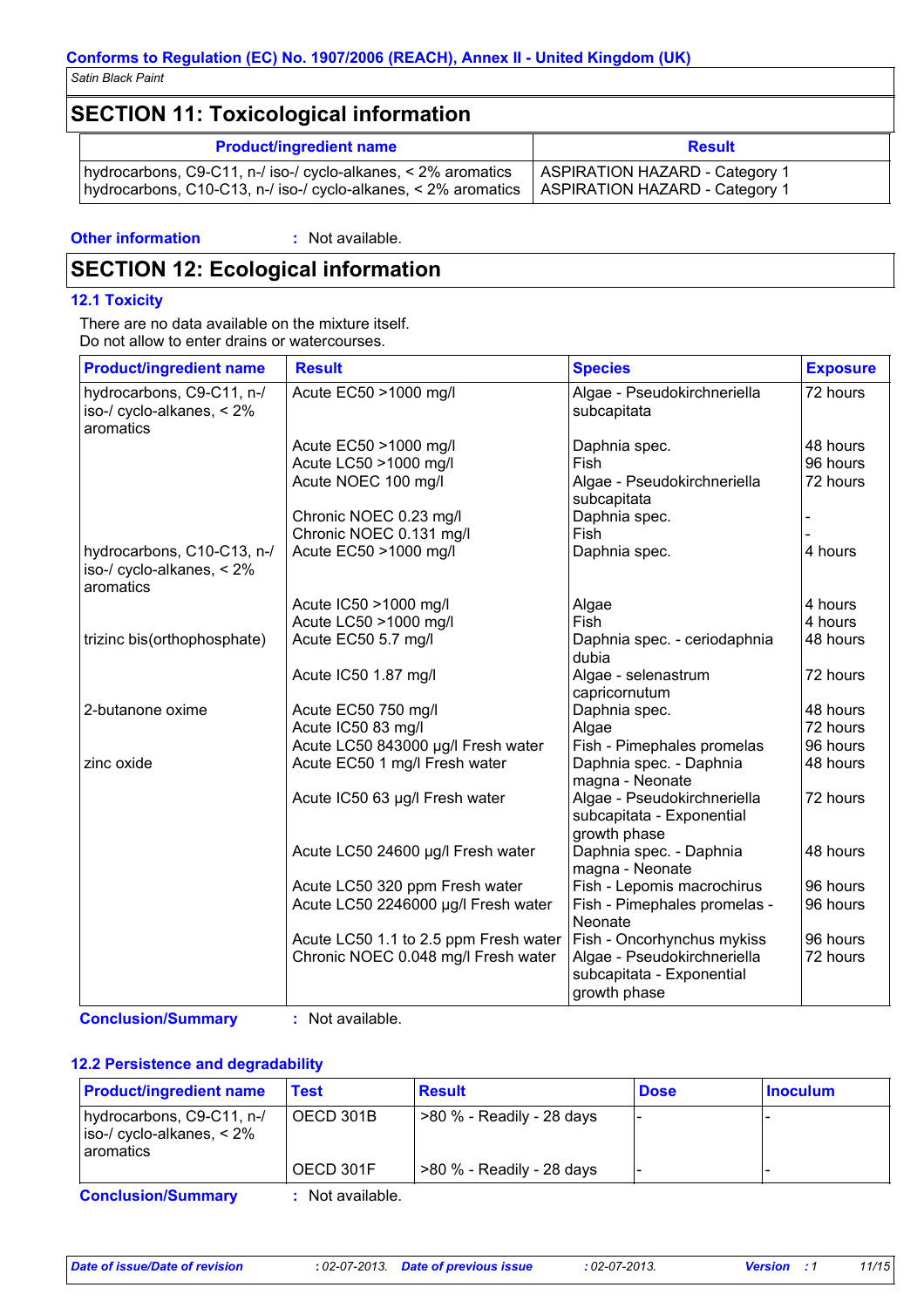## **SECTION 12: Ecological information**

| <b>Product/ingredient name</b>                                                                                                                    | <b>Aquatic half-life</b> | <b>Photolysis</b>                             | <b>Biodegradability</b> |
|---------------------------------------------------------------------------------------------------------------------------------------------------|--------------------------|-----------------------------------------------|-------------------------|
| hydrocarbons, C9-C11, n-/<br>iso-/ cyclo-alkanes, $< 2\%$<br>aromatics<br>hydrocarbons, C10-C13, n-/<br>iso-/ cyclo-alkanes, $< 2\%$<br>aromatics | Fresh water <28 days     | $100\%$ ; < 28 day(s)<br>$80\%$ ; < 28 day(s) | Readily<br>Readily      |
| 2-butanone oxime                                                                                                                                  |                          |                                               | Readily                 |

#### **12.3 Bioaccumulative potential**

| <b>Product/ingredient name</b>                                       | $\mathsf{LogP}_\mathsf{ow}$ | <b>BCF</b> | <b>Potential</b> |
|----------------------------------------------------------------------|-----------------------------|------------|------------------|
| hydrocarbons, C9-C11, n-/<br>$\vert$ iso-/ cyclo-alkanes, $\leq 2\%$ | 5 to 6.5                    |            | high             |
| l aromatics<br>I2-butanone oxime                                     | 0.59                        | 5.01       | <b>l</b> ow      |

| <b>12.4 Mobility in soil</b><br><b>Soil/water partition</b><br><b>coefficient (Koc)</b> | : Not available. |  |
|-----------------------------------------------------------------------------------------|------------------|--|
| <b>Mobility</b>                                                                         | : Not available. |  |
| 12.5 Results of PBT and vPvB assessment                                                 |                  |  |

|             | 12.5 Results of PBT and VPVB assessment |
|-------------|-----------------------------------------|
| <b>PBT</b>  | : Not applicable.                       |
| <b>vPvB</b> | : Not applicable.                       |

**12.6 Other adverse effects** : No known significant effects or critical hazards.

## **SECTION 13: Disposal considerations**

| <b>13.1 Waste treatment methods</b> |                                                                                                                                                                                                                                                                                                                                                                                                                                                                                                                                                     |
|-------------------------------------|-----------------------------------------------------------------------------------------------------------------------------------------------------------------------------------------------------------------------------------------------------------------------------------------------------------------------------------------------------------------------------------------------------------------------------------------------------------------------------------------------------------------------------------------------------|
| <b>Product</b>                      |                                                                                                                                                                                                                                                                                                                                                                                                                                                                                                                                                     |
| <b>Methods of disposal</b>          | : The generation of waste should be avoided or minimised wherever possible.<br>Disposal of this product, solutions and any by-products should at all times comply<br>with the requirements of environmental protection and waste disposal legislation and<br>any regional local authority requirements. Dispose of surplus and non-recyclable<br>products via a licensed waste disposal contractor. Waste should not be disposed of<br>untreated to the sewer unless fully compliant with the requirements of all authorities<br>with jurisdiction. |
| <b>Hazardous waste</b>              | $:$ Yes.                                                                                                                                                                                                                                                                                                                                                                                                                                                                                                                                            |
| <b>Disposal considerations</b>      | : Do not allow to enter drains or watercourses.<br>Dispose of according to all federal, state and local applicable regulations.<br>If this product is mixed with other wastes, the original waste product code may no<br>longer apply and the appropriate code should be assigned.<br>For further information, contact your local waste authority.                                                                                                                                                                                                  |

#### **European waste catalogue (EWC)**

The European Waste Catalogue classification of this product, when disposed of as waste, is:

| <b>Waste code</b> | <b>Waste designation</b>                                                          |
|-------------------|-----------------------------------------------------------------------------------|
| $ 080111*$        | waste paint and varnish containing organic solvents or other dangerous substances |

#### **Packaging**

| <b>Methods of disposal</b> | : The generation of waste should be avoided or minimised wherever possible. Waste |
|----------------------------|-----------------------------------------------------------------------------------|
|                            | packaging should be recycled. Incineration or landfill should only be considered  |
|                            | when recycling is not feasible.                                                   |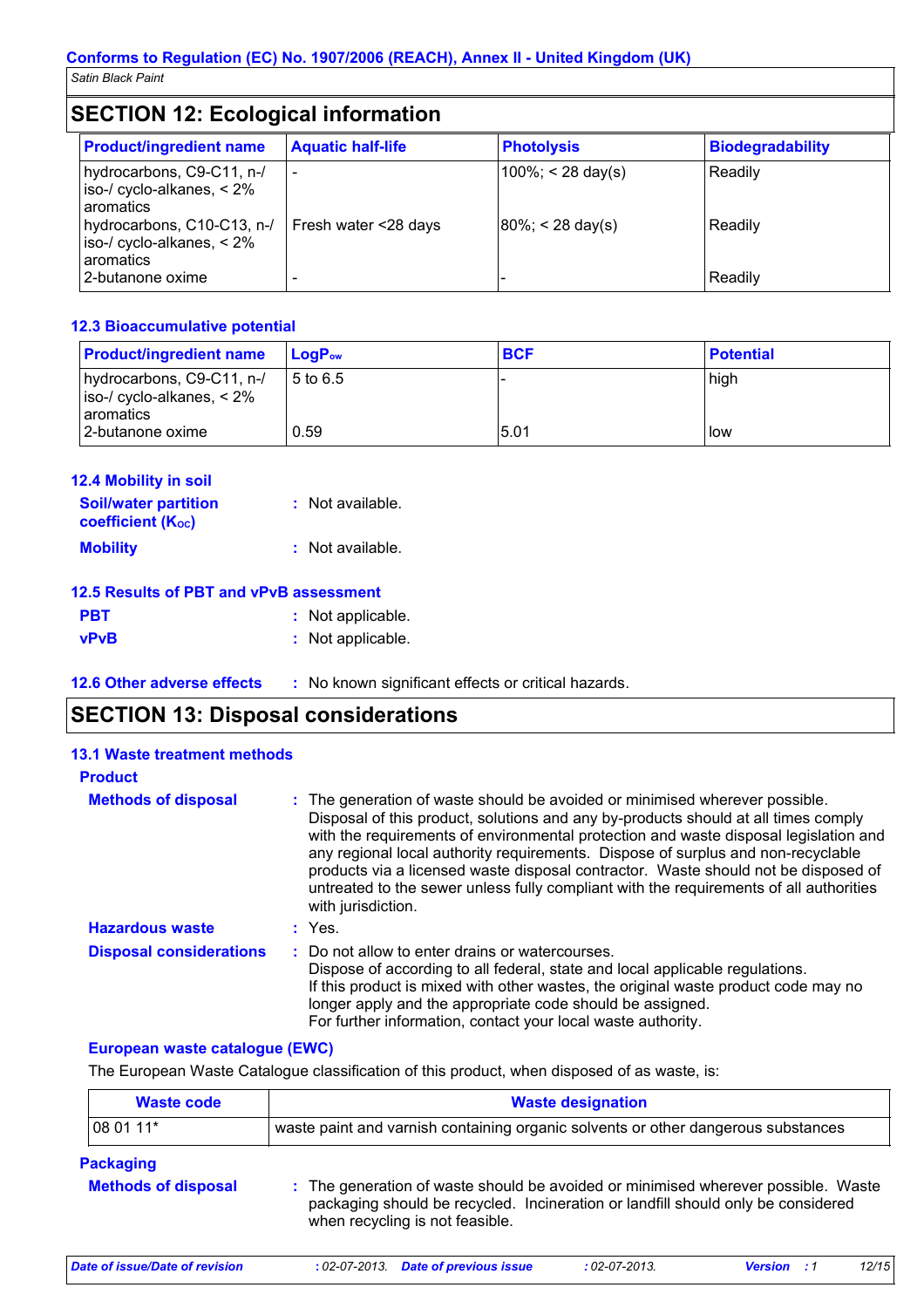### **SECTION 13: Disposal considerations**

| <b>Disposal considerations</b><br>: Using information provided in this safety data sheet, advice should be obtained from<br>the relevant waste authority on the classification of empty containers.<br>Empty containers must be scrapped or reconditioned.<br>Not emptied containers are hazardous waste. |                                                                                                                                                                                                                                                                                                                                                                                                                                                                                                                                                              |  |  |
|-----------------------------------------------------------------------------------------------------------------------------------------------------------------------------------------------------------------------------------------------------------------------------------------------------------|--------------------------------------------------------------------------------------------------------------------------------------------------------------------------------------------------------------------------------------------------------------------------------------------------------------------------------------------------------------------------------------------------------------------------------------------------------------------------------------------------------------------------------------------------------------|--|--|
| <b>Special precautions</b>                                                                                                                                                                                                                                                                                | : This material and its container must be disposed of in a safe way. Care should be<br>taken when handling emptied containers that have not been cleaned or rinsed out.<br>Empty containers or liners may retain some product residues. Vapor from product<br>residues may create a highly flammable or explosive atmosphere inside the<br>container. Do not cut, weld or grind used containers unless they have been cleaned<br>thoroughly internally. Avoid dispersal of spilt material and runoff and contact with<br>soil, waterways, drains and sewers. |  |  |

### **SECTION 14: Transport information**

|                                           | <b>ADR/RID</b>                                                                                                                                                 | <b>IMDG</b>                                                                                                                                                                                                                                          | <b>IATA</b>                                                                                                                                                                                                                                                                                                          |
|-------------------------------------------|----------------------------------------------------------------------------------------------------------------------------------------------------------------|------------------------------------------------------------------------------------------------------------------------------------------------------------------------------------------------------------------------------------------------------|----------------------------------------------------------------------------------------------------------------------------------------------------------------------------------------------------------------------------------------------------------------------------------------------------------------------|
| 14.1 UN number                            | Not regulated.                                                                                                                                                 | <b>UN1263</b>                                                                                                                                                                                                                                        | <b>UN1263</b>                                                                                                                                                                                                                                                                                                        |
| 14.2 UN proper<br>shipping name           |                                                                                                                                                                | Paint. [hydrocarbons, C9-C12,<br>$n$ -/ iso-/ cyclo-alkanes, $\lt 2\%$<br>aromatics]                                                                                                                                                                 | Paint. [hydrocarbons, C9-C12,<br>$n$ -/ iso-/ cyclo-alkanes, $<$ 2%<br>aromatics]                                                                                                                                                                                                                                    |
| <b>14.3 Transport</b><br>hazard class(es) |                                                                                                                                                                | 3                                                                                                                                                                                                                                                    | 3                                                                                                                                                                                                                                                                                                                    |
| 14.4 Packing<br>group                     |                                                                                                                                                                | III                                                                                                                                                                                                                                                  | $\mathbf{III}$                                                                                                                                                                                                                                                                                                       |
| 14.5<br><b>Environmental</b><br>hazards   | No.                                                                                                                                                            | No.                                                                                                                                                                                                                                                  | No.                                                                                                                                                                                                                                                                                                                  |
| <b>Additional</b><br><b>information</b>   | Exempted according to 2.2.3.<br>1.5 (Viscous substance<br>exemption)<br>This class 3 material can be<br>considered non hazardous in<br>packagings up to 450 L. | <b>Emergency schedules</b><br>(EmS):<br>$F-E + S-E$<br>Viscous substance<br>exemption<br>This class 3 material can be<br>considered non hazardous in<br>packagings up to 30 L.<br>Exempted according to 2.3.2.<br>5 (Viscous substance<br>exemption) | <b>Passenger and Cargo Aircraft</b><br>Quantity limitation: 60 L<br>Packaging instructions: 355<br><b>Cargo Aircraft Only</b><br>Quantity limitation: 220 L<br>Packaging instructions: 366<br><b>Limited Quantities -</b><br><b>Passenger Aircraft</b><br>Quantity limitation: 10 L<br>Packaging instructions: Y 344 |

**user**

**14.6 Special precautions for : Transport within user's premises:** always transport in closed containers that are upright and secure. Ensure that persons transporting the product know what to do in the event of an accident or spillage.

### **SECTION 15: Regulatory information**

**15.1 Safety, health and environmental regulations/legislation specific for the substance or mixture**

The information contained in this safety data sheet does not constitute the user's own assessment of workplace risks, as required by other health and safety legislation. The provisions of the national health and safety at work regulations apply to the use of this product at work.

**CN code :** 3208 90 91

#### **EU Regulation (EC) No. 1907/2006 (REACH)**

**Annex XIV - List of substances subject to authorisation**

*Date of issue/Date of revision* **:** *02-07-2013. Date of previous issue : 02-07-2013. Version : 1 13/15*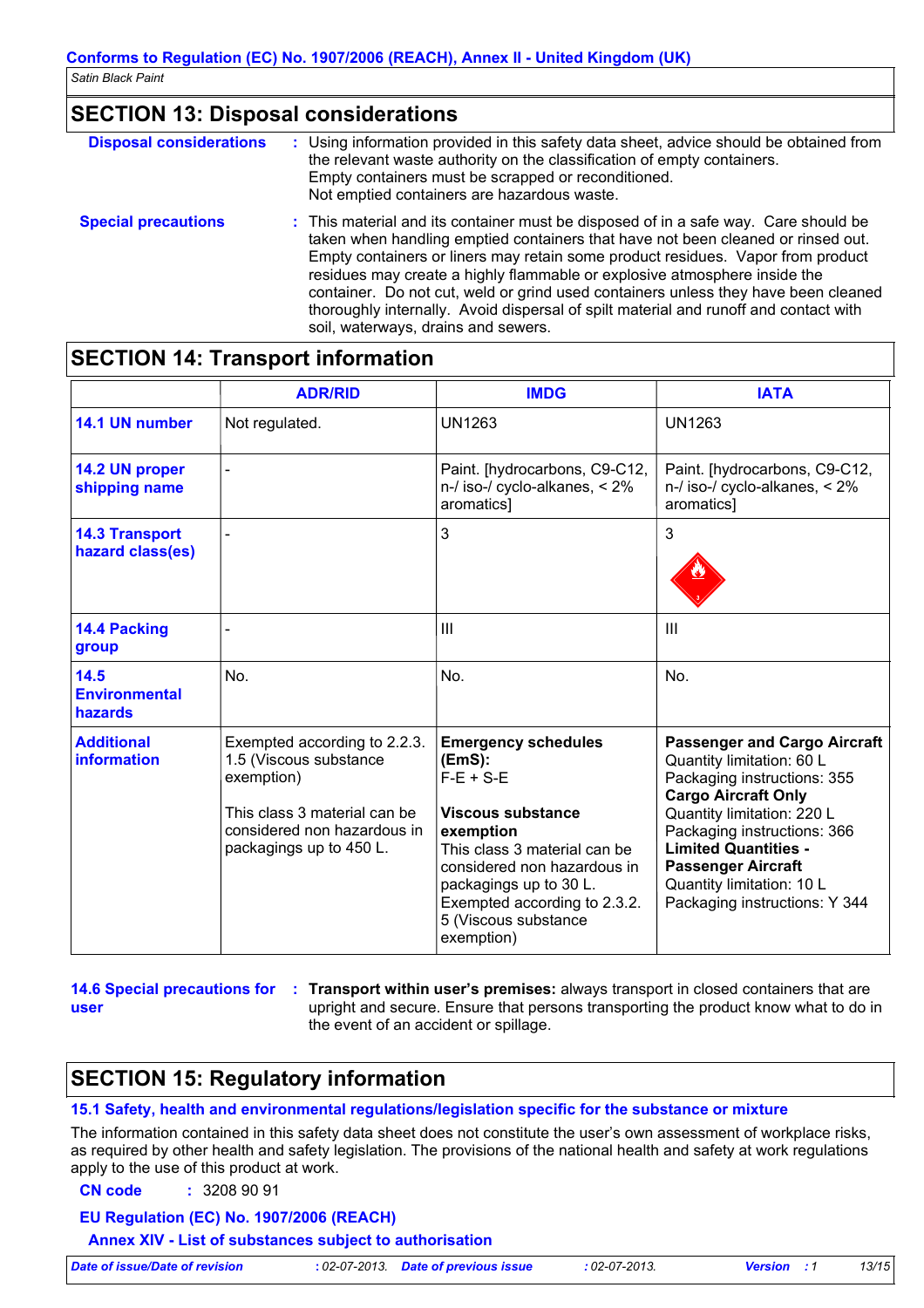### **SECTION 15: Regulatory information**

#### **Annex XIV**

None of the components are listed.

### **Substances of very high concern**

None of the components are listed.

**Annex XVII - Restrictions : Not applicable.** 

**on the manufacture, placing on the market and use of certain dangerous substances, mixtures and articles**

#### **Other EU regulations**

| <b>VOC for Ready-for-Use</b><br><b>Mixture</b> | : IIA/i. One-pack performance coatings. EU limit values: 600g/l (2007) 500g/l (2010.)<br>This product contains a maximum of 500 g/l VOC. |                                 |                |                          |  |
|------------------------------------------------|------------------------------------------------------------------------------------------------------------------------------------------|---------------------------------|----------------|--------------------------|--|
| <b>Europe inventory</b>                        | : At least one component is not listed.                                                                                                  |                                 |                |                          |  |
| <b>Product/ingredient name Carcinogenic</b>    | <b>effects</b>                                                                                                                           | Mutagenic effects Developmental | <b>effects</b> | <b>Fertility effects</b> |  |

#### **National regulations**

| <b>Product/ingredient name</b>    | l List name l                                      | Name on list     | <b>Classification</b> | <b>Notes</b> |
|-----------------------------------|----------------------------------------------------|------------------|-----------------------|--------------|
| neodecanoic acid, cobalt<br>⊩salt | UK Occupational<br>Exposure Limits EH40<br>' - WEL | cobalt compounds | Carc.                 | -            |

- **15.2 Chemical Safety Assessment**
- This product contains substances for which Chemical Safety Assessments are still **:** required.

### **SECTION 16: Other information**

 $\nabla$  Indicates information that has changed from previously issued version.

2-butanone oxime  $\vert$  Carc. 2, H351  $\vert$  -  $\vert$  -

| <b>Abbreviations and acronyms : ATE = Acute Toxicity Estimate</b> |                                                                                  |
|-------------------------------------------------------------------|----------------------------------------------------------------------------------|
|                                                                   | $CLP = Classification$ , Labelling and Packaging Regulation [Regulation (EC) No. |
|                                                                   | 1272/2008]                                                                       |
|                                                                   | DMEL = Derived Minimal Effect Level                                              |
|                                                                   | DNEL = Derived No Effect Level                                                   |
|                                                                   | EUH statement = CLP-specific Hazard statement                                    |
|                                                                   | PBT = Persistent, Bioaccumulative and Toxic                                      |
|                                                                   | PNEC = Predicted No Effect Concentration                                         |
|                                                                   | <b>RRN = REACH Registration Number</b>                                           |
|                                                                   | vPvB = Very Persistent and Very Bioaccumulative                                  |

#### **Procedure used to derive the classification according to Regulation (EC) No. 1272/2008 [CLP/GHS]**

| <b>Classification</b>                                            |                                                                                                                                 | <b>Justification</b>                                                                                                                                                                                                                                                                                                                          |                                                       |                                                       |                |     |       |
|------------------------------------------------------------------|---------------------------------------------------------------------------------------------------------------------------------|-----------------------------------------------------------------------------------------------------------------------------------------------------------------------------------------------------------------------------------------------------------------------------------------------------------------------------------------------|-------------------------------------------------------|-------------------------------------------------------|----------------|-----|-------|
| Flam. Liq. 3, H226<br>STOT SE 3, H336<br>Aquatic Chronic 3, H412 |                                                                                                                                 |                                                                                                                                                                                                                                                                                                                                               | Expert judgment<br>Expert judgment<br>Expert judgment |                                                       |                |     |       |
| <b>Full text of abbreviated H</b><br><b>statements</b>           | $\div$ H226<br>H <sub>302</sub><br>H304<br>H312<br>H315<br>H317<br>H318<br>H <sub>336</sub><br>H <sub>351</sub><br>H400<br>H410 | Flammable liquid and vapour.<br>Harmful if swallowed.<br>May be fatal if swallowed and enters airways.<br>Harmful in contact with skin.<br>Causes skin irritation.<br>May cause an allergic skin reaction.<br>Causes serious eye damage.<br>May cause drowsiness or dizziness.<br>Suspected of causing cancer.<br>Very toxic to aquatic life. |                                                       | Very toxic to aquatic life with long lasting effects. |                |     |       |
| Date of issue/Date of revision                                   | $:02$ -07-2013.                                                                                                                 | <b>Date of previous issue</b>                                                                                                                                                                                                                                                                                                                 |                                                       | $: 02 - 07 - 2013.$                                   | <b>Version</b> | - 1 | 14/15 |